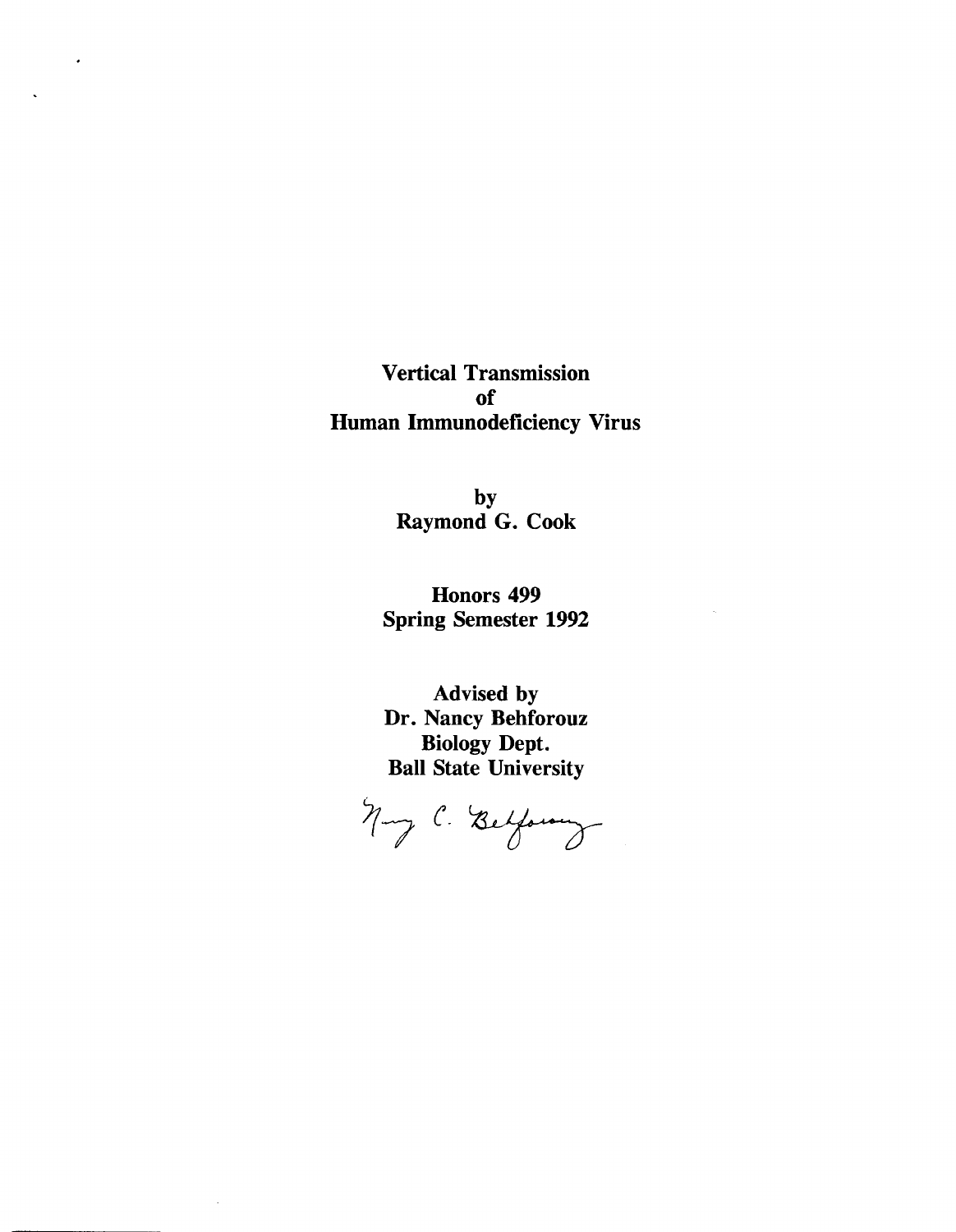*S1'Cc.* II ~, "-"'; r(J r:;  $1342$  $c.662$ 

Transmission of HIV, human immunodeficiency virus, can occur through various mechanisms. Sexual intercourse, intravenous drug use, and blood transfusions are some of the better known paths. The least understood and most complex mode, however, is vertical transmission. Vertical transmission is the transmission of HIV from mother to infant. The possible mechanisms through which this occurs are currently under intense study. Understanding the time and place HIV transmission occurs is of crucial importance in developing a possible cure or prevention. Although little is known, it is thought that this form of transmission may be the easiest to prevent. The magnitude of pediatric HIV infection world wide is alarming. It is, of course, directly related to the increase of infection in the adult population, primarily women of reproductive age. This paper will examine HIV, those pathways of transmission that are under acute investigation, and the future implications as well as the present situation as they relate to pediatric infection and the overall pediatric population.

Human immunodeficiency virus is a member of the ribonucleic acid (RNA) containing retrovirus family. Being a retrovirus, HIV has the unique ability to synthesize a deoxyribonucleic acid (DNA) copy of itself using an enzyme called reverse transcriptase. The virion is composed of a single stranded, linear RNA nuclear core containing 3 important genes gag, pol, and env. The gag gene codes for the inner core proteins while the pol gene codes for the enzyme reverse transcriptase which is present within the virion (1). It is this enzyme that is used to synthesize a DNA copy, called provirus DNA, from the viral RNA which can then integrate itself into the host cell's genome. A lipid envelope surrounds the viral components. This envelope, encoded by the gene env, is highly variable and accounts, in a large way, for why the virus is so difficult for the immune system to control.

Specifically, the virion affects those cells that playa role in the immune system, T cells, B cells, monocytes, and macrophage. Any cell exhibiting a CD4 molecule on its cell membrane has an affinity for the HIV envelope. Attachment of the virion to the CD4 receptor site leads to the fusion and then penetration of the virion's nucleocapsid (nucleic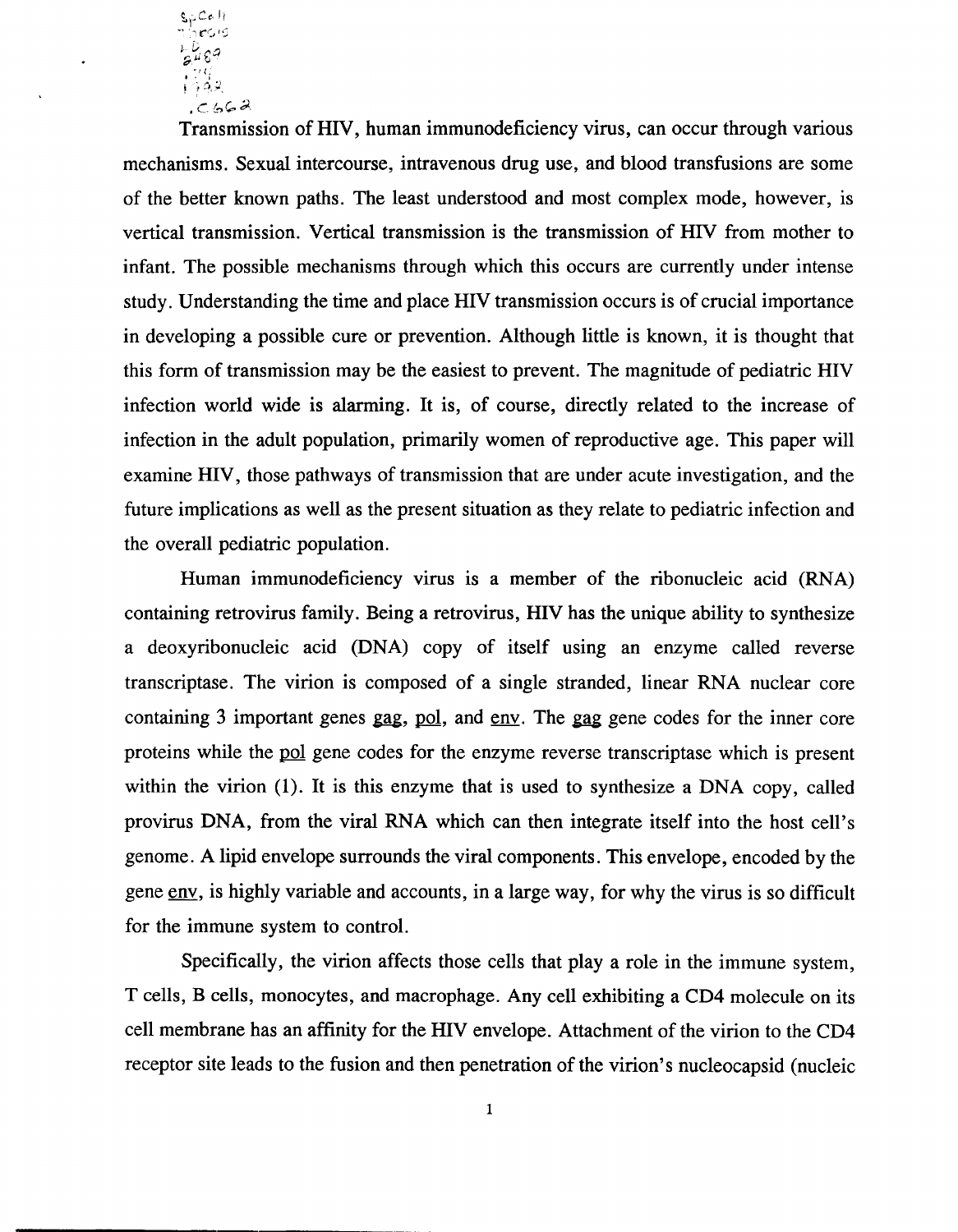acid-protein shell) into the attached cell. Following infection, the viral genome begins its synthesis phase. During this phase the virus constructs a viral DNA strand from its original RNA genome through the use of its reverse transcriptase. After synthesis the provirus DNA becomes incorporated into the DNA of the cell from which all future viral proteins will be translated or new virus will be produced (2). Integration of the provirus DNA into the normal cellular DNA can cause continuous low or high level reproduction of viral infected daughter cells. Depending upon the activity or nature of the infected cell, the pro-virus can lie dormant for some period of time. This ability to lie dormant or establish viral persistence accounts for the few weeks to ten year time frame that is observed in developing symptoms of Acquired Immune Deficiency Syndrome (AIDS), a disease caused by HIV.

The main immunologic effect of HIV infection is the depletion of T4 cells through direct and indirect cytopathic mechanisms. Infection of the T4 lymphocyte is a critical moment in the pathogenicity of the virus. The T4 lymphocyte essentially coordinates a person's immune response to foreign agents. Infection of T4 cells by HIV can lead to cell fusion of the infected cells with surrounding noninfected T4 cells and eventual death of these large multi-nucleated cells (syncytia) (1). The extraordinary loss of T4 cells during AIDS cannot be easily explained, however, by simple virus induced depletion by syncytia. The exact role HIV plays in the death of these cells is still unclear and is the subject of intense study. Nonetheless, loss of the T4 cell is significant. The T4 cell is responsible for the activation of macrophage, cytotoxic T cells, and B cells, all of which playa role in isolating and neutralizing viral infiltrators (1). The loss of the T4 cell is basically a loss in the ability of the human body to mount an effective immune response to a foreign agent.

In the case of the pediatric population, especially neonates, this becomes increasingly important. As adults the immune system has matured and steadily developed having an immune memory based on long-lived lymphocytes to a wide range of antigens. However, in neonates, the immune system is very immature and underdeveloped.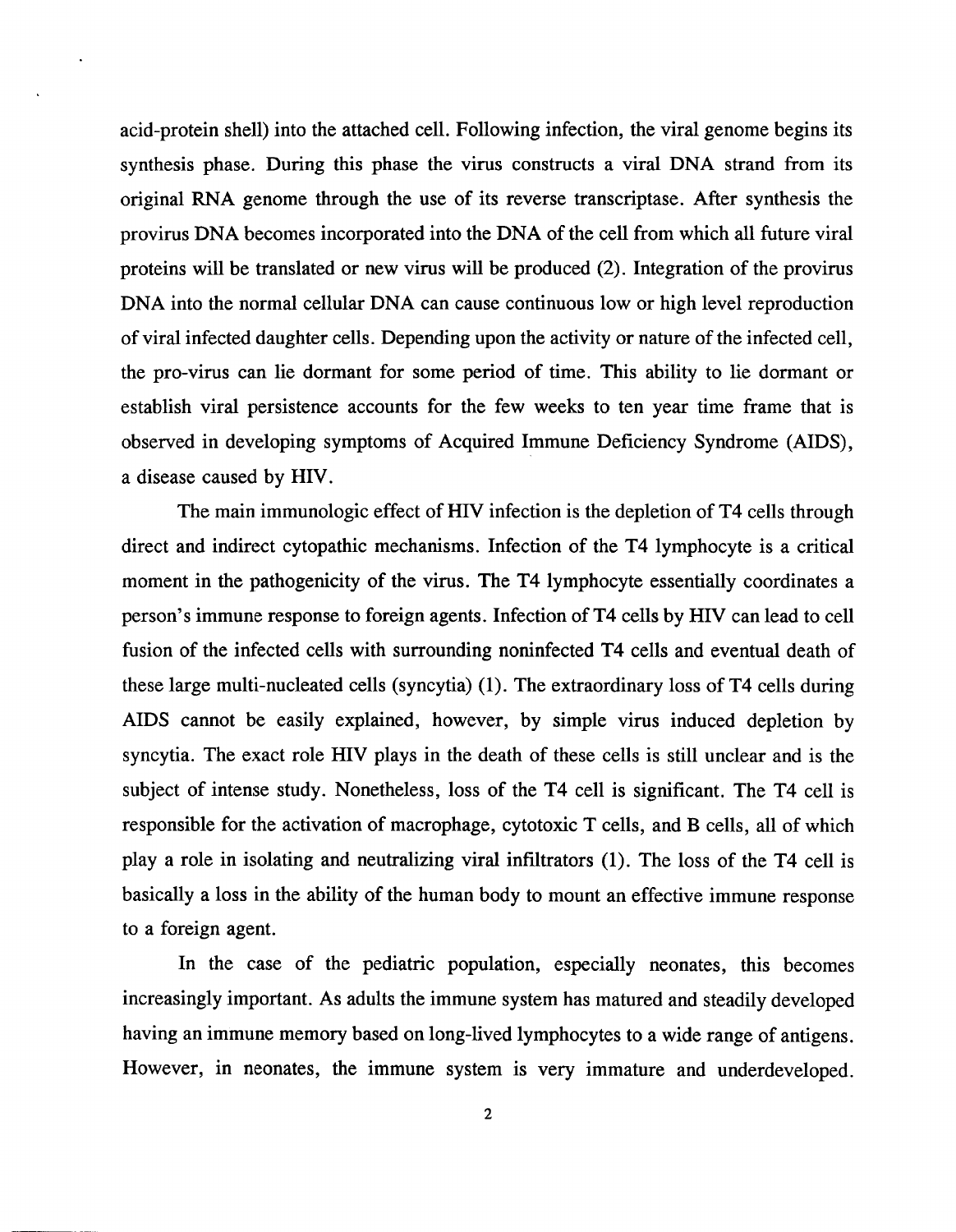Therefore most of a neonate's immunity comes passively through antibodies from its mother. Through these antibodies, specifically immunoglobulin G (IgG), protection is passed via the placenta from mother to fetus (3). A neonate's immunity lies in just the type of antibodies passed from its mother which have a finite life span in the neonate and then disappear. Also, the quantity of T cells in a neonate is relatively small compared to that of an adult although HIV's effect on the T-cell population is essentially the same for both an adult and the child.

In a study to determine immunologic effects of HIV on children and their significance in determining clinical outcome, Martino et al examined 675 children born to HIV infected mothers. Neutrophil, lymphocyte and T-cell subset  $(CD4+$ ,  $CD8+$ ) numbers and immunoglobulin levels were evaluated over a period spanning from birth to two years of age. The children were categorized into three groups; PI (infected children exhibiting no symptoms), P2 (infected children with symptoms) and noninfected children. Martino et al found that overall, at any given age in either group, total neutrophil and lymphocyte numbers did not differ. However, CD4 + cell counts of P2 children, at any given age, were significantly lower than PI or uninfected children. CDS+ cell counts of P2 children, at any given age, were also higher than either PI or uninfected children. In the early stages (1 - 6 months) both PI and uninfected children cell counts were consistently the same. Only in the latter stages (13 - 24 months) was there observed a difference in both CD4+ and CDS+ cell counts between PI and uninfected children. At that time, some of the PI children were exhibiting symptoms of infection. The display of symptoms along with decreasing numbers of  $CD4$ + lymphocytes and increasing numbers of CDS + lymphocytes indicates, according to Martino et al, that the immunologic deviations are indicative of a clinical outcome rather than infection status. In addition,  $CD4$  + lymphocyte fluctuations as well as immunoglobulin levels have been shown to correlate with the degree of symptoms both in adults as well as children (4).

As of January 1992, the Centers for Disease Control (CDC) reported 3471 AIDS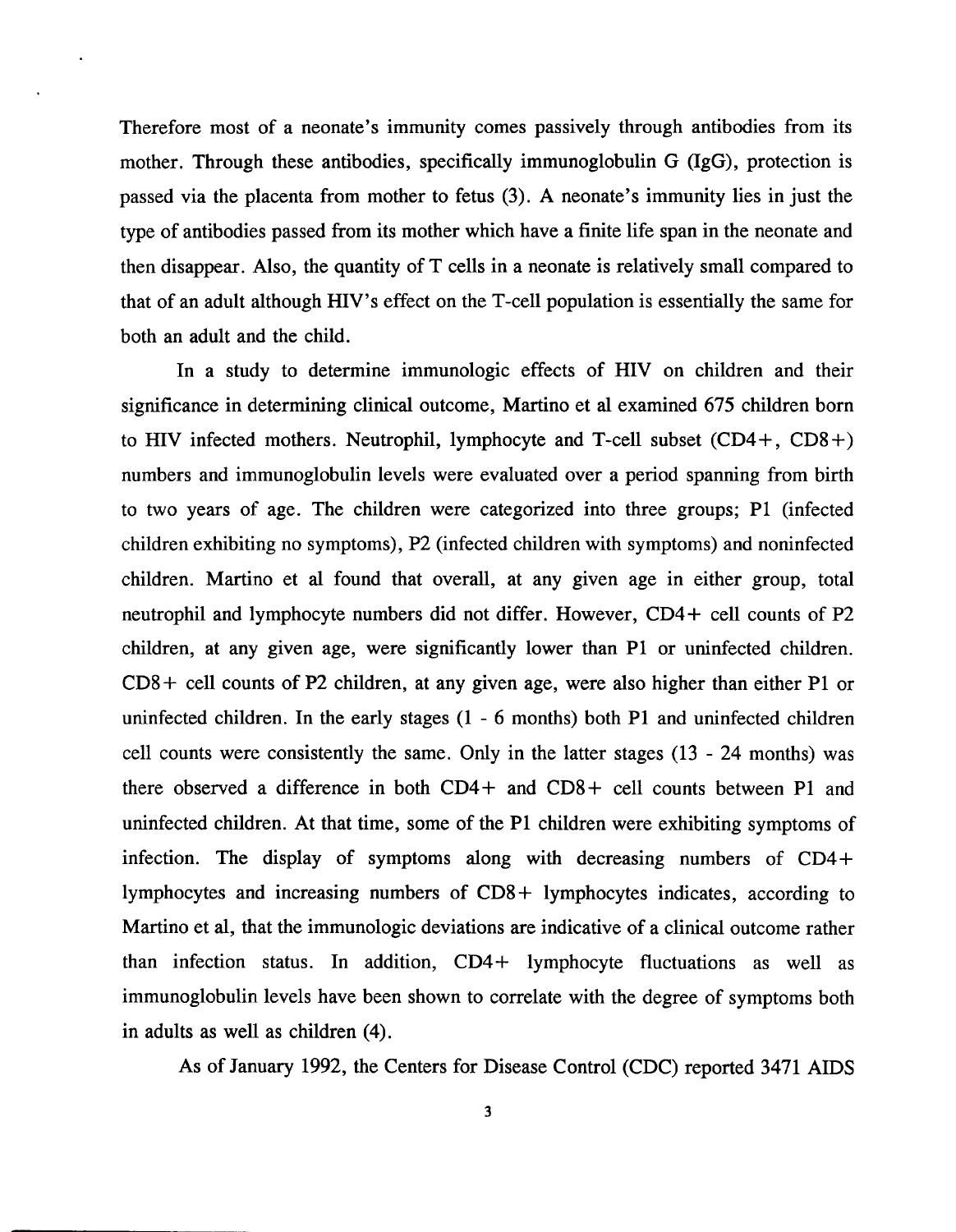cases in the United States pediatric population. Pediatric is defined as 12 years old or younger. This accounts for 2% of the total reported AIDS cases within the U.S. This figure however, does not include those children having HIV infection but not diagnosed as having AIDS. Of these 3471 cases, 2936 were a result of exposure to a mother who was at risk for HIV infection (5). This means that 85% of the children reported to have AIDS were infected by their mother. This is in contrast to the 8% attributed to blood transfusions, the 5 % attributed to hemophilia disorders and 2 % which are undetermined (5). This demonstrates that vertical transmission, transmission from mother to infant, is a primary pathway for pediatric HIV infection.

Current rates of vertical transmission of HIV have been based on a multitude of studies conducted worldwide. In a New York study a transmission rate of 29% was determined (6). In the Italian Multicentre Study a rate of 33 % was found and a separate French study calculated a transmission rate of  $27\%$  (7, 8). A rate as high as  $45\%$  was reported in a study conducted in Nairobi Kenya (13). However, the European Collaborative Study refutes transmission rates as high as those previously reported and reports a transmission rate of  $13\%$  (9).

The European Collaborative Study examined 600 children born to HIV infected mothers. Of those 600, 372 children's infection status was known and 48 (13 %) of those 372 were found to be infected. Infection status was determined at regular intervals in each of the 372 children. Testing was conducted beyond the age of 18 months. Infection was determined to be the presence of antibody. However, when antibody was no longer detected and seroconversion was assumed to have occurred, isolation of the virus was attempted. In 10 of 163 children in which viral isolation was attempted a positive result for infection was obtained. According to the European Collaborative Study group, the fault of the previously reported transmission rates was a lack of specificity and definition of infection (9). This was not the case in the Italian Multicentre Study.

In the Italian Multicentre Study, all children born to seropositive mothers were reported and infection was determined to be the presence of antibody at 18 months. Loss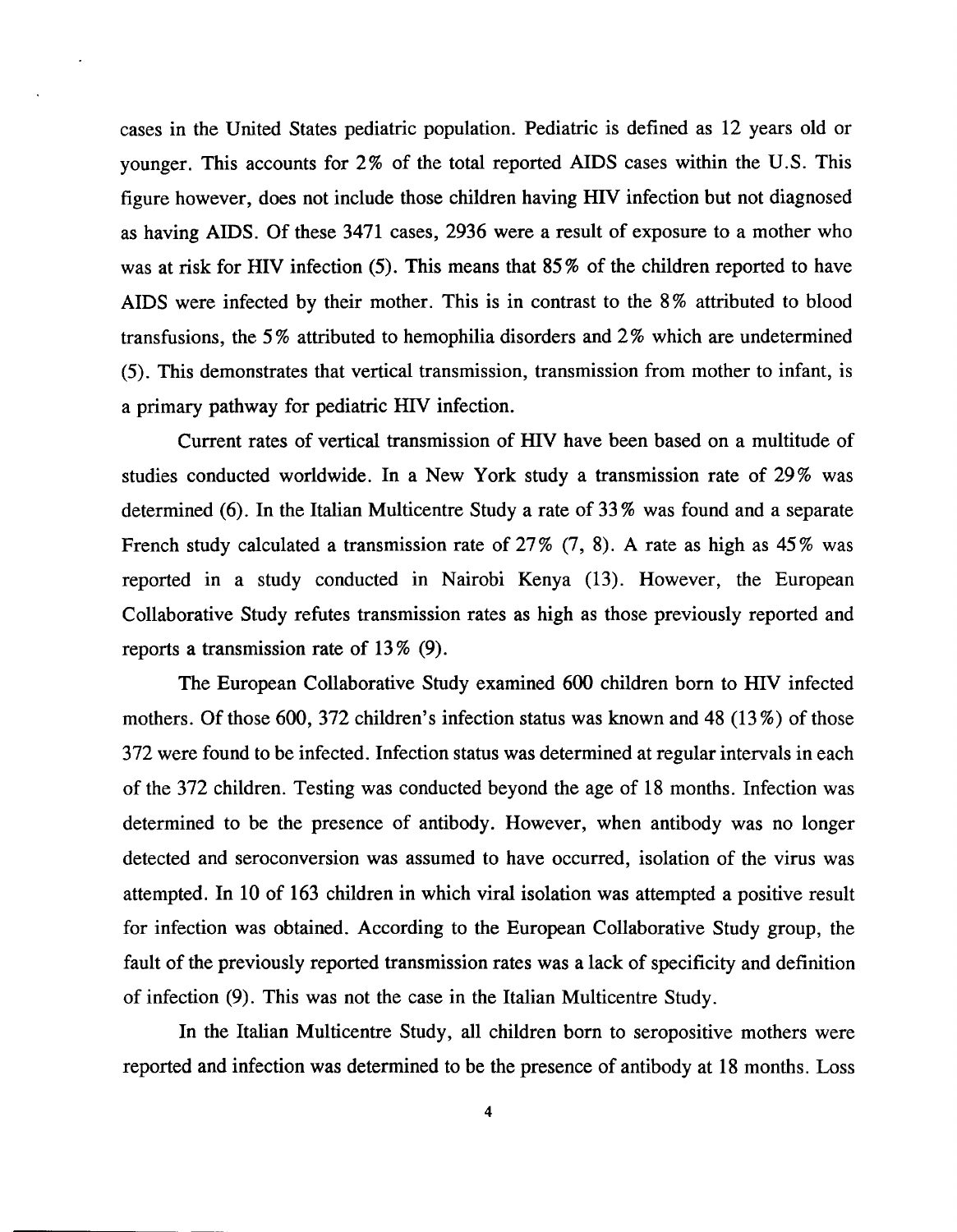of antibody was followed up with viral detection via Polymerase Chain Reaction method and still 32 of 128 children were found to be HIV positive (25 %). In the study 9 children failed to be checked up at 18 months and 2 died suddenly before 18 months of age. These 11 assumed to be HIV infected, added to the 32 already known infected, gives a total of 43 children infected or a transmission rate of 33 % (7). Both the European Collaborative Study and the Italian Multicentre Study were very extensive and specific and both have obtained drastically different transmission rates. This shows the complexity and difficulty in determining the actual rate of transmission. Factors such as human error, loss of subjects, and the difficulty in determining infection through current detection methods can alter the calculated transmission rates. This leaves us with calculated rates ranging from 13 % to 45 %, with the true rate we can be sure lying somewhere in between.

The effect of HIV infection on a newborn is both rapid and devastating. During a time span of three years, January 1988 thru December 1991, a total of 221 pediatric AIDS cases were reported in the U.S. (5). During that same time interval, 1192, or 54% of those cases ended in the death of the individual (5). Overall 1850 deaths have occurred (5). According to the CDC, the top three pediatric AIDS-indicator diseases observed are *Pneumocystis carinii* pneumonia accounting for 25% of the cases reported, multiple or recurrent bacterial infections, 18 %, and HIV encephalopathy (dementia), 14% (5). Other diseases indicating AIDS, such as HIV wasting syndrome and lymphoid interstitial pneumonia are also common. Although effects of HIV infection may not appear for as many as 10 years in adults, it is observed that in pediatric cases the effects appear much sooner, as early as a few months. It is reported that 35 % of the children reported to have been infected with HIV perinatally who developed *Pneumocystis carinii* pneumonia died within two months of their diagnosis (10). Once AIDS has been diagnosed the child succumbs much more quickly to the disease due to their severely damaged and inadequate immune system.

Determining how and when perinatal HIV transmission occurs will increase our chances of success in developing a strategy to prevent or interrupt vertical transmission.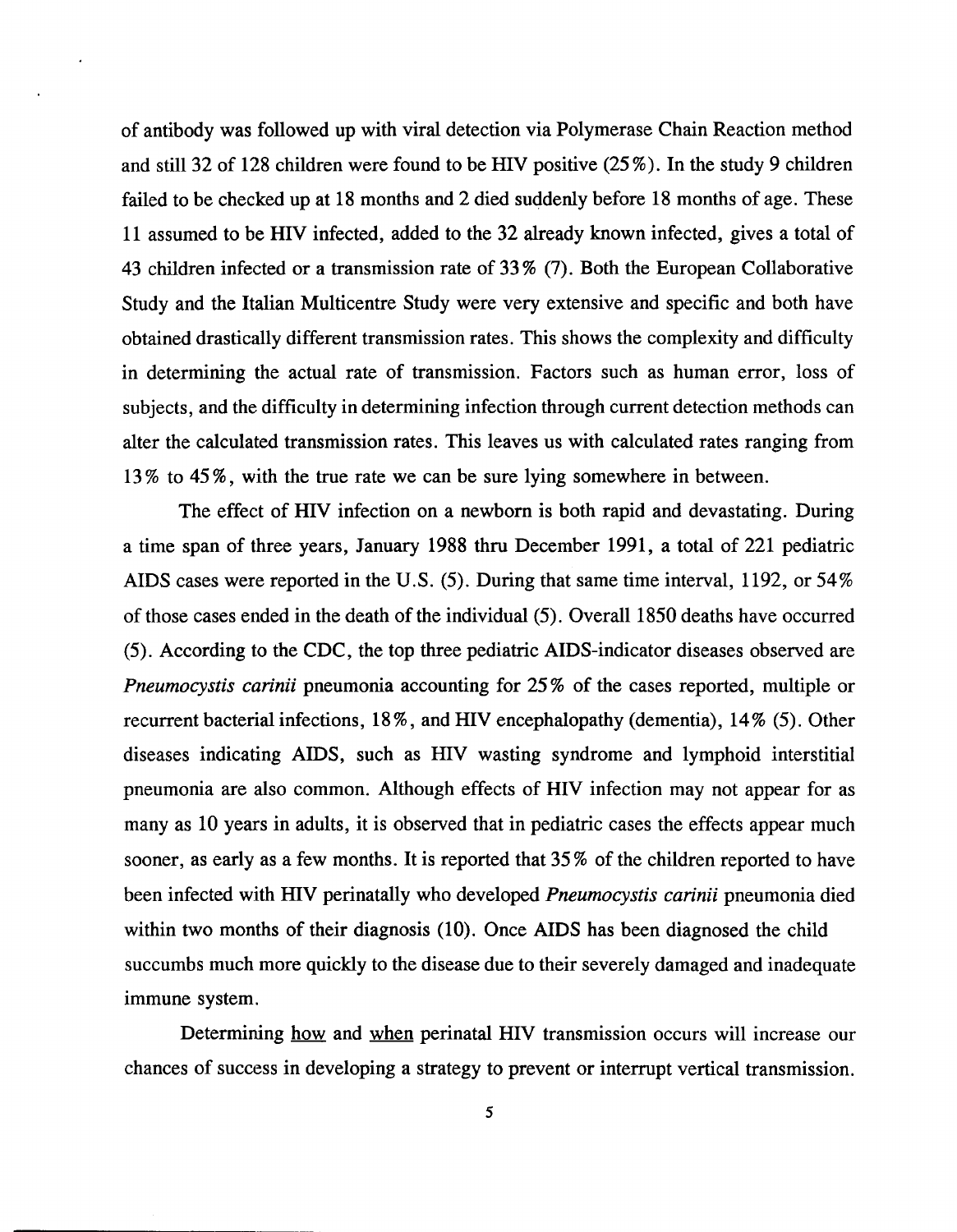Currently vertical transmission has been demonstrated to occur at 3 different time frames, during pregnancy, intrapartum and postpartum.

Vertical transmission during pregnancy is a poorly understood mechanism and almost nothing is known about how it occurs, although it is known to occur. HIV infection has been demonstrated in fetuses after 8-15 weeks of gestation (10). Sampling of amniotic fluid is a technique currently being used to determine the presence of infection *in utero.* One study has shown HIV to be present in early fetal tissue, the trophoblastic cells. These cells form a layer early in embryonic life that lie in proximity to the point at which exchange takes place between the mother's and fetus' circulatory systems. Early fetal blood precursor cells have also been found to contain HIV (11). No concrete evidence, however, has been obtained showing the exact point in time or place where the maternal virus is transmitted unto the fetus.

A second period when HIV infection is known to occur is the intrapartum period, the period of time encompassing delivery. It is hypothesized that this is the most common pathway of transmission. During this time, there is the opportunity for the newborn's gastrointestinal tract to come into contact with the infectious maternal blood and other secretions associated with the birth canal. Although no concrete evidence has appeared to show the benefit of cesarean delivery over natural childbirth, there have been studies that have demonstrated the effects of natural childbirth on transmission. One study in particular has acquired some interesting data. Dr. James J. Goedert and his associates performed a study on twins to determine the transmission rate for each of the twins. Their study consisted of 100 sets of twins from nine different countries, born to HIV infected mothers. Their findings showed that the risk of transmission was definitely higher for the first-born twin than the second-born twin. The risk of transmission for the first-born when delivery was vaginal was determined to be 50% while the risk of transmission for the second-born was a mere 19%. Cesarean deliveries for the first-born were determined to have a risk of 38%, still higher than the 19% calculated for the second-born twin delivered cesarean (12). These findings suggest that exposure of the first-born twin to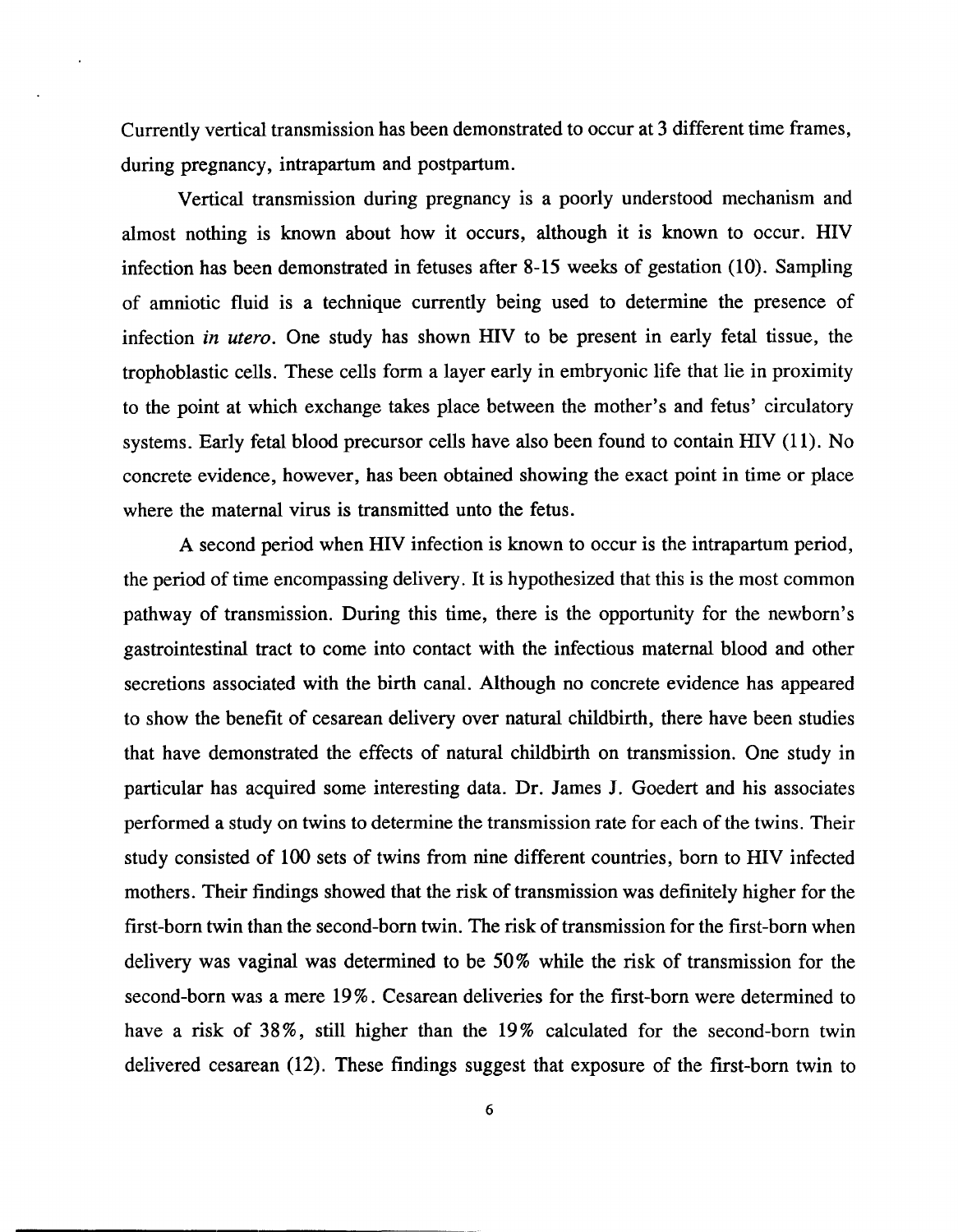maternal blood and secretions associated with the birth canal is a viable and substantial means of transmitting HIV infection from mother to infant, both through natural childbirth and cesarean delivery. According to Goedert, the lower percentage transmission in the second-born twin through vaginal delivery can be attributed to the cleansing of the birth canal by the first-born at the time of delivery (12). Through cesarean delivery the first-born is also at a higher risk. The first-born, although usually the twin who is delivered first and attached to the placenta the shortest amount of time, may be exposed to infectious maternal blood longer if the maternal membranes rupture before delivery. It is hypothesized too, that most of the second-born infections occurred at a point in time prior to the delivery, but as stated earlier, is difficult to determine *in utero* (12).

The final time frame in which vertical transmission has been demonstrated to occur is the postpartum period. After birth it has been observed that the HIV virus can be passed via breast feeding. Although this pathway is not thought to be a main channel for transmission, there is evidence that it occurs. In a Van de Perre study of219 infants born in Kilgali, it was determined that 27-36% of the infants at risk acquired HIV through breast feeding (13). These incidences of postnatal infection appear to coincide with the mother's infection status. For example, cases of postnatal infection from women who themselves were recently infected with the virus suggest that the transmission of HIV may be enhanced during primary infection of the virus (13). Primary infection is characterized by high virus titers and a low antibody titer (3). The same holds true for those women who are in a more advanced stage of the disease. They exhibit high virus titers as well as a low T4 cell count and the rates of transmission are also observed to increase (13).

Regardless of what time frame vertical transmission occurs, determining infant infection is a difficulty in itself. As stated earlier, a newborn's immunity is a result of the IgG antibodies passed to it from its mother. In testing for HIV infection various highly specific serological tests are used. Western Blot assay and enzyme-linked immunosorbent assay (ELISA) are among the most common tests used. These tests test for the presence of antibody to the specific antigen, in this case HIV (3). Polymerase Chain Reaction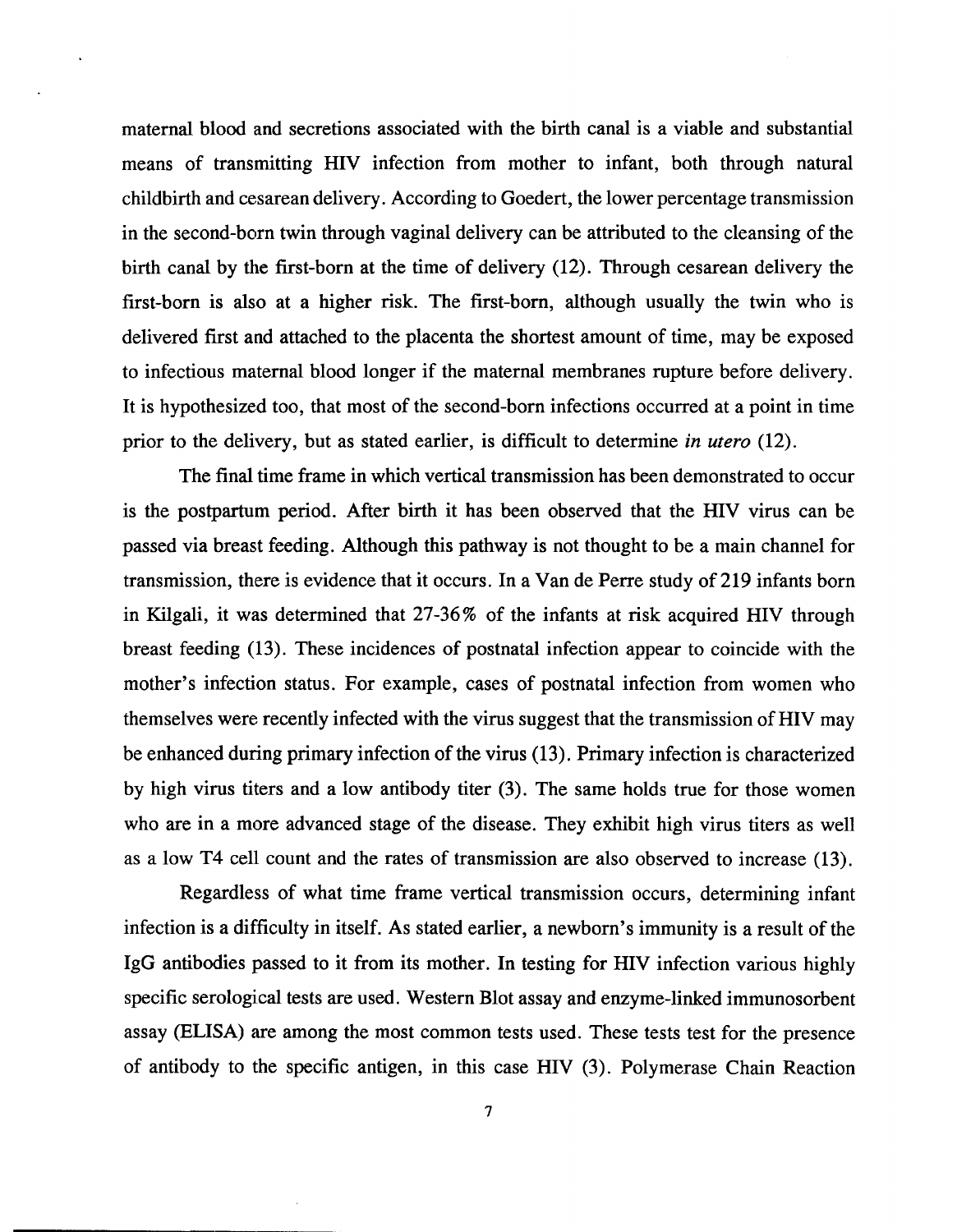(PCR) is another test used to detect HIV. PCR is used to test for either DNA or RNA depending on the type of virus one is investigating (3). A child born to an HIV infected mother may exhibit antibodies, IgG, to the HIV virus without actually having the virus itself. This causes an inaccuracy in testing newborns especially since maternal IgG antibodies may remain in a newborn's system for a period of up to 15 months (14). Therefore testing of newborns for IgG antibodies is unreliable. Recently however, a new assay testing for Immunoglobulin A (IgA), an antibody solely produced by the newborn that is not passed across the placenta from the mother, has been used. This assay has proved 99.7% specific and is overall highly sensitive to the IgA-HIV complex (14). The effects of this have led to earlier diagnosis of HIV infection and thus earlier treatment.

Vertical transmission is the leading cause for the increase in the pediatric HIV infected population. Worldwide this population is growing. What is alarming is the fact that as the number of infected women increase the number of infants infected stands to increase as well. Prevention of pediatric infection can best be obtained through education of the adult populace and prevention of adult infection. Considering transmission rates of 25-30% and the total numbers of infected females of reproductive age, it is estimated that 1800-2000 HIV infected children will be born this year in the United States alone. Of these 2000 children, at least 50 % will develop severe disease such as *Pneumocystis carinii* pneumonia within the first year of life (10).

Worldwide vertical transmission threatens to increase the infant mortality rate that had been seeing a hopeful decline. In developed countries such as U.S.A, France, and England, an increase in maternal HIV infection would see a drastic increase in the infant mortality rate of that country. Currently the prevalence of HIV infection among women in most developed countries is less than  $1\%$  (15). In Sweden, a developed country, a maternal HIV infection level of 2.4 % has been estimated would account for one-third of all infant deaths. A level of 4.8% would account for half of all infant deaths (15). In contrast most developing countries have maternal infection levels of  $20 + \%$  (15). In a country such as Uganda, a developing country, a maternal infection level of 30% would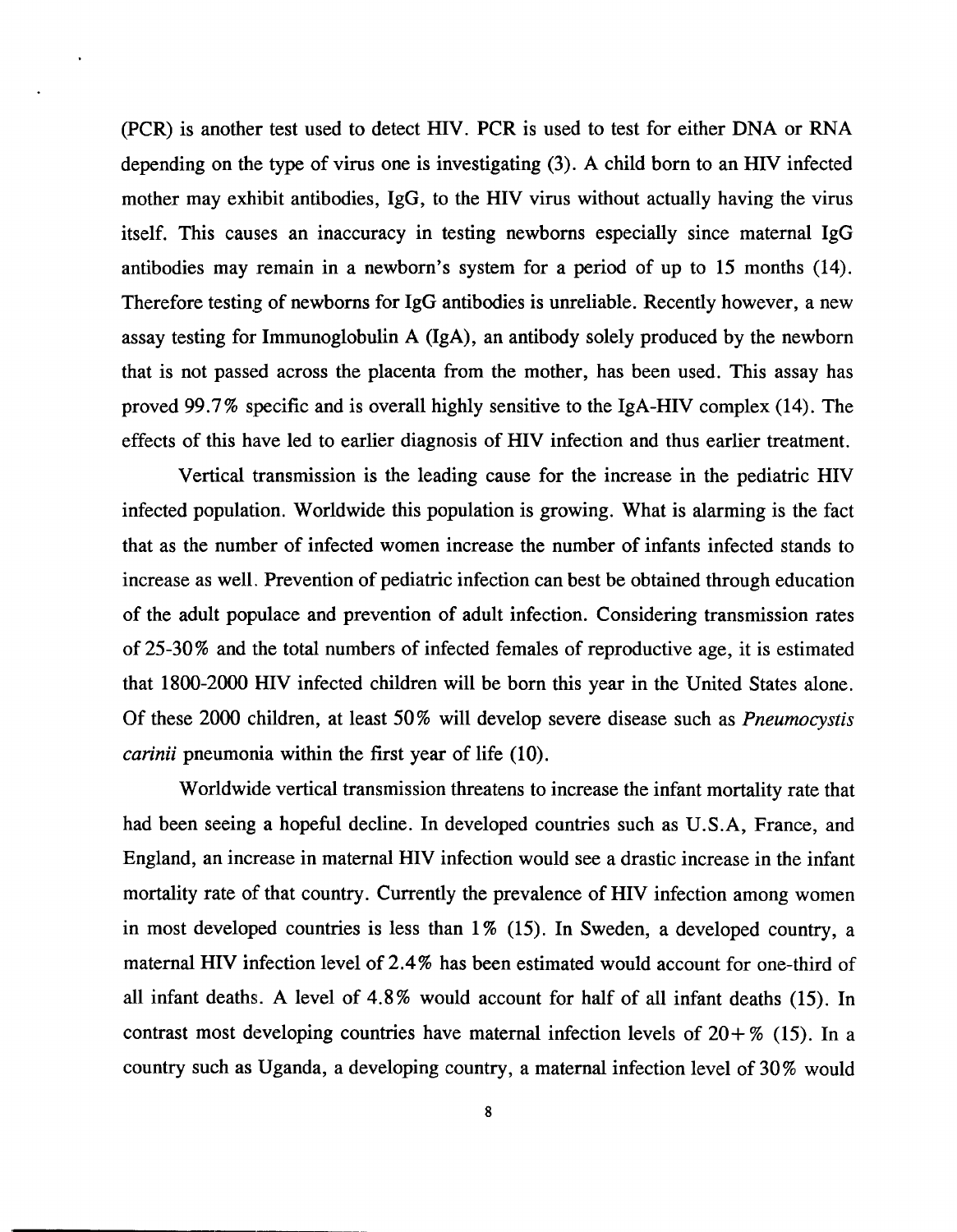be needed to account for one-third of all infant deaths and over 50 % would be needed to account for half of all infant deaths (15). Although the infant mortality rates would be affected more drastically in developed countries, developing countries would still see far greater numbers of children die due to the fact that more children are born in developing countries as opposed to already developed countries (15).

The means by which HIV is transmitted from mother to infant has future implications in various areas of prevention. Increasing our knowledge of mucosal immunity and the role IgA antibodies play can lead to breakthroughs in preventing transmission via the gastrointestinal tract of the infant. The consequence of infection during delivery suggests safer obstetric practices to be observed such as cleansing of the birth canal before and during birth. *In utero* infection while not understood entirely can best be eliminated by prior education and prevention of adult infection. A study performed by Steven M. Wolinsky, a molecular virologist, has shown that there is a possible selection process going on in transmittance of the virus from mother to infant. Wolinsky has found that certain portions of the viral genome are transferred or conserved from mother to infant and are consistent throughout both the maternal and fetal viral genome. As well, other portions are not transferred and therefore do not show up in the fetus' viral genome (16). The implications of this could be astounding. If this selective transmittance is demonstrated to occur with regularity it would be a focal point in developing a vaccine to prevent vertical transmission. A further alternative is for the HIV infected woman not to become pregnant. If, however, that is not an alternative then HIV testing of pregnant women must be done to determine infection status and thus aid in reproductive decisions.

With such a deadly virus running rampant through our population, every possible effort should be made to unravel its deceiving cloak. Although it is of increasing danger to the pediatric population, it affects us all. In the words of Surgeon General Antonia C. Novello M.D. "Let us not speak of victims ... Let us not speak of guilt... We have only to speak and think of women, children, men, and families."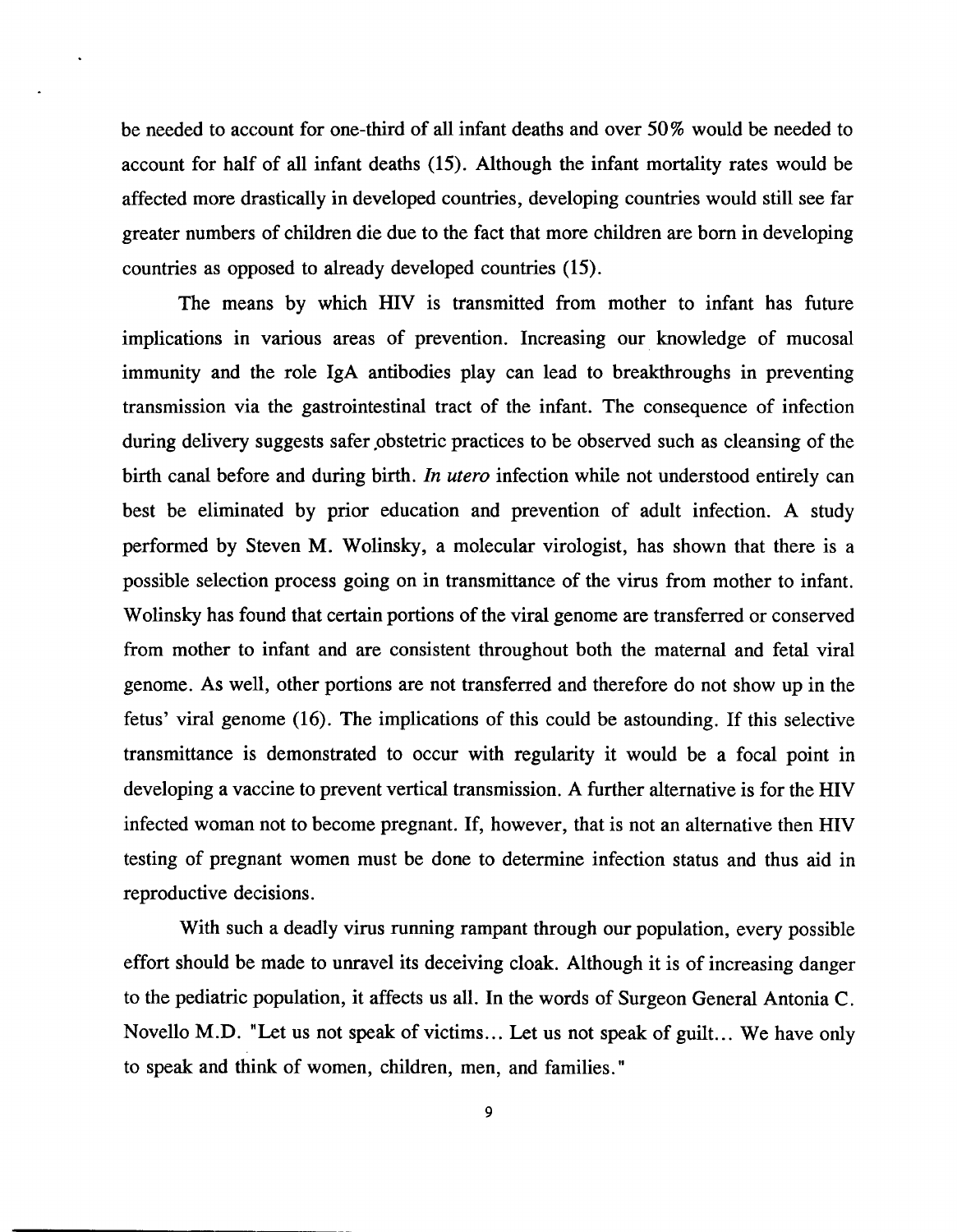## **References**

 $\ddot{\phantom{a}}$ 

1. Brooks G., Butel J., and Ornston N., Jawetz, AIDS and Lentiviruses, Melnick and Adelberg's Medical Microbiology 19<sup>th</sup> edition, Appleton and Lange Norwalk Connecticut/San Mateo, California 1991 46:571-582.

2. Appleman M., Dellacorte C., HIV: The AIDS virus, AIDS Lessons from the First Decade, Kendall/Hunt Publishing Company, Dubuque, Iowa 1991 4:29-38.

3. Benjamini E, Leskowitz S, Immunology: a Short Course Second edition. Wiley-Liss Inc, New York, New York 1991.

4. Martino M, et al. Prognostic significance of immunologic changes in 675 infants perinatally exposed to human immunodeficiency virus. *Journal of Pediatrics* 1991 119:702-9.

5. Centers for Disease Control. HIV/AIDS Surveillance Report, January 1992:1-22.

6. Goedert JJ, Mendez H, Drummond JE, et al. Mother to infant transmission of human immunodeficiency virus type 1: association with prematurity or 10wanti-gp120. *Lancet* 1989 pp1351-4.

7. Italian Multicentre Study. Epidemiology, clinical features and prognostic factors of paediatric HIV infection. *Lancet* 1988 ppl043-5.

8. Blanche S, Rouzioux C, Guihard Moscato M-L, et al. A prospective study of infants born to women seropositive for human immunodeficiency virus type 1. *New England Journal of Medicine* 1989 320: 1643-8.

9. The European Collaborative Study. Children born to women with HIV-l infection:matemal history and risk of transmission. *Lancet* 1991 1:253-260.

10. Zylke *Iody* MD, Another consequence of uncontrolled spread of HI V among adults: vertical transmission. *JAMA*  1991265:1798-1799.

11. Lewis Stephen H, Reynolds-Kohler C, et al. HIV-l in trophoblastic and villous Hofbauer cells and haematological precursors in eight-week fetuses. *Lancet* 1990 335:565-9.

12. Goedert JJ, Duiege A, et al. High risk ofHIV-l infection for first-born twins, *Lancet* 1991 338:1471-1475.